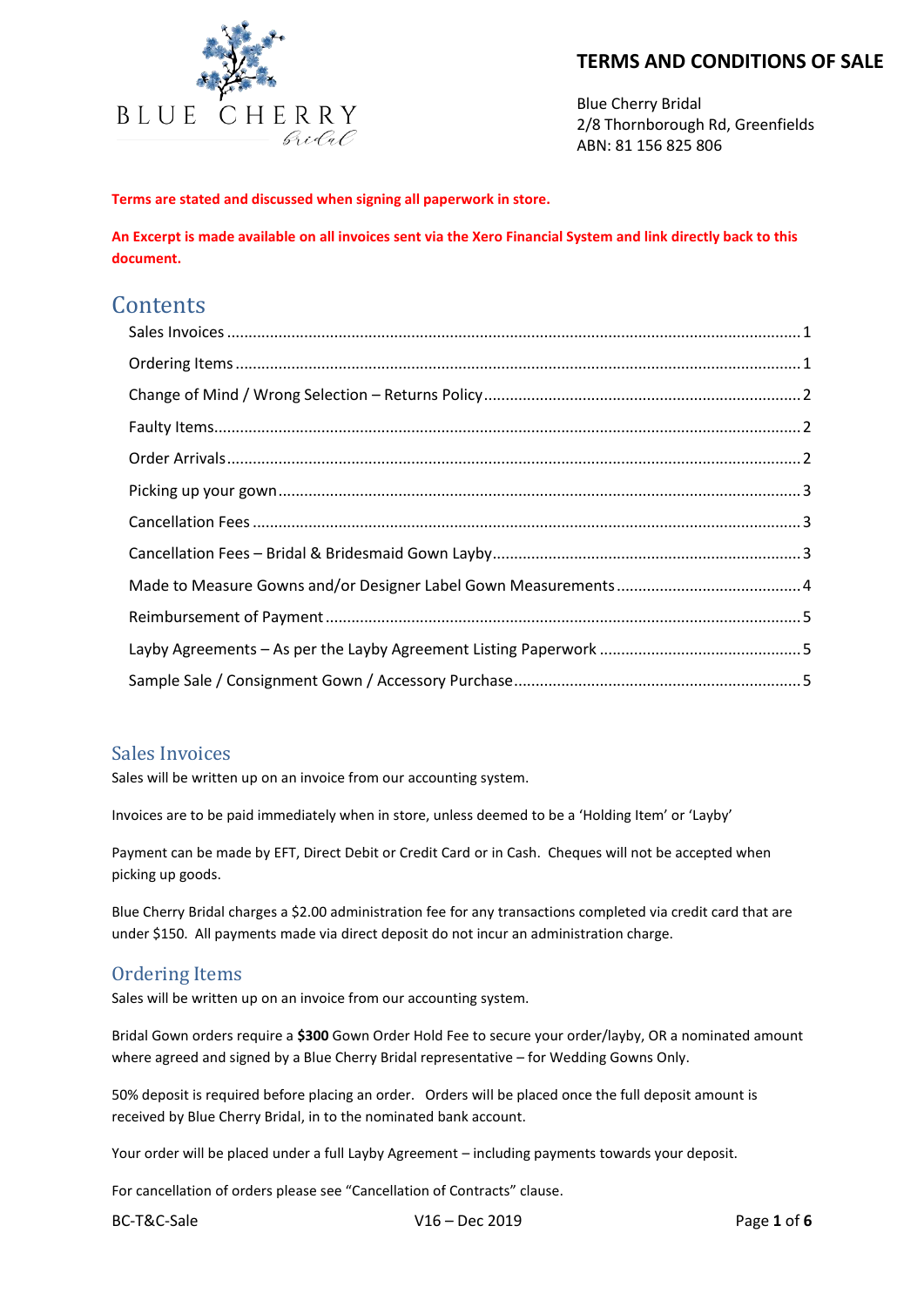

Blue Cherry Bridal 2/8 Thornborough Rd, Greenfields ABN: 81 156 825 806

Blue Cherry Bridal will not be held liable for any changes in sizing once the gown has been ordered, this includes fluctuation in weight gain, or loss, any measurements for gowns that are incorrect and provided by the external alterations service, will need to be taken up with them, or where there are additional alterations required for the length of a gown or incidental changes.

# <span id="page-1-0"></span>Change of Mind / Wrong Selection – Returns Policy

No change of mind refunds (or wrong selection – including size or colour change), exchanges or credit notes on orders, sale items or defective items as advised at time of sale

Blue Cherry Bridal is NOT responsible for any alteration changes that you may require, or have a change of mind on once your gown has been purchased. Blue Cherry Bridal is NOT responsible for the length of a gown once a hoop is worn (wearing a hoop is a personal choice and not always needed). Blue Cherry Bridal is NOT responsible for the length of a gown and the heel height of shoes – this is a personal preference and unless the correct heel height is brought to an initial consultation it can not be determined if a gown length is going to be correct.

## <span id="page-1-1"></span>Faulty Items

Gowns are thoroughly inspected when arriving to Blue Cherry Bridal. Any / All faults will be listed on the invoice at the time of sale, for floor stock sales.

Once gowns leave the boutique we are not held liable for any faults that may occur as we are no longer in control of how they are treated.

Gowns sold as Sample Sales are not available for ANY form of exchange, credit note, refund.

Gowns purchased on Consignment are to be treated as 'Sample Stock Sales' and may from time to time have loose threads, minor marks, loose buttons or faulty zips. This is considered as general wear and tear of gowns being tried on.

Sale items that have been sold as having a fault to them will be listed on the invoice and will be void of any returns, exchanges or credits.

#### <span id="page-1-2"></span>Order Arrivals

When your gown/s arrive in to the Blue Cherry Bridal Boutique it must be checked, the balance paid and the gown/s picked up within 30 days of Delivery. Where your order is on a layby agreement you will be notified of the gown/s arrival and approval can be made to hold your gown/s for a nominated length of time. Where your order has been paid for in full they must be picked up within 30 days of Delivery.

#### *If your order is paid for in full and you do not collect your gown there will be a charge of \$50.00 per month for storage. If your gowns are not picked up by the layby date, you will be charged a fee of \$50.00 per month for storage.*

The delivery date is an anticipated date of arrival. Where possible\*, Blue Cherry Bridal will ensure that there is a minimum of one month lead time between the requested timeframe for delivery and your Wedding Date. Items may arrive early. It is important to note that items can also run late.

Blue Cherry Bridal will not be held liable for any late deliveries where it can be proven that the requested delivery timeframe was appropriate, we will however work as closely as we can with our suppliers to update on any unexpected delivery changes and communicate this with the person who placed the order with Blue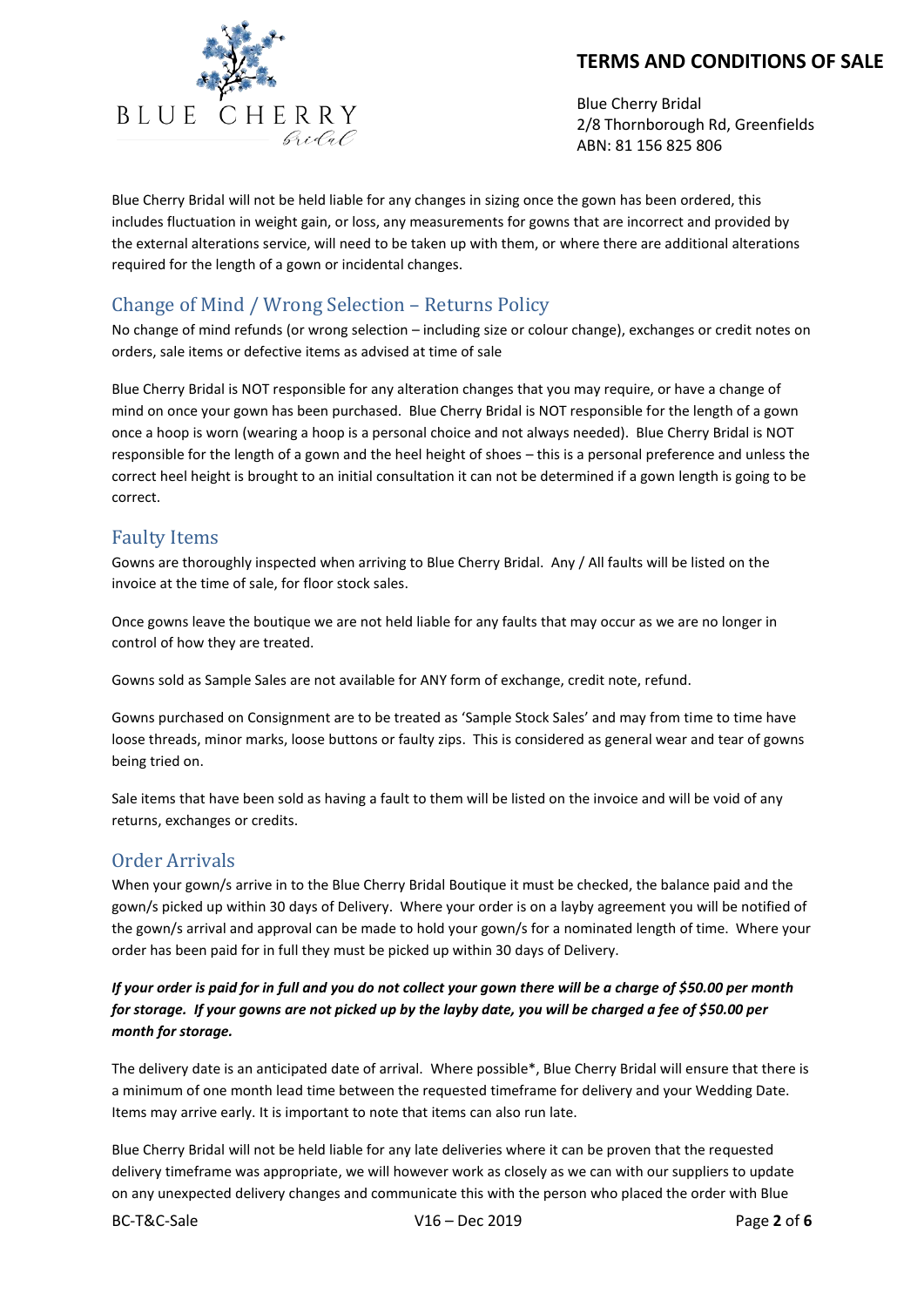

Blue Cherry Bridal 2/8 Thornborough Rd, Greenfields ABN: 81 156 825 806

Cherry Bridal (name on invoice).

\*Where gowns are ordered on a 6-8wk rush ship, one month lead time may not be applicable.

#### <span id="page-2-0"></span>Picking up your gown

When your leave our boutique with your gown any issues found with your gown once, or in the process, of being altered by an external alterations service is NOT the responsibility of Blue Cherry Bridal. You cannot bring your gown back to our boutique if it has been altered in ANY way – this includes seam unpicking to view the amount of seam allowance in a gown – and is VOID of any compensation.

Once gowns leave the boutique we are not held liable for any faults that may occur as we are no longer in control of how they are treated.

Blue Cherry Bridal is NOT responsible for any alteration changes that you may require, or have a change of mind on. Blue Cherry Bridal is NOT responsible for the length of a gown once a hoop is worn (wearing a hoop is a personal choice and not always needed). Blue Cherry Bridal is NOT responsible for the length of and the heel height of shoes – this is a personal preference and unless the correct heel height is brought to an initial consultation it can not be determined if a gown length is going to be correct.

Blue Cherry Bridal has a NO REFUND POLICY for all gowns that reside in the boutique, they MUST be paid for in full and picked up within a maximum of 30 days after being notified of their arrival, where they are not a \$50.00 storage fee will be oncharged.

Once gowns have been ordered, arrived or stored in the boutique, they cannot be cancelled – no refund is payable, they must be paid for and picked up, this includes sales made for Consignment Gowns.

Made to measure gowns are one off specific items and thus can not be resold within the boutique once orders are confirmed and placed, they MUST be paid for in full – this is for Infinity Gowns only.

## <span id="page-2-1"></span>Cancellation Fees

If at any time during the term of your Agreement you decide not to proceed with your purchase, Seller will charge a cancellation fee as listed below to cover Seller's costs of storage and/or administrative and general services costs. The cancellation fee will be deducted from the amounts you have paid up to the date of cancellation or invoiced for payment if not covered.

#### **All floor stock is final sale. Sales cannot be cancelled, refunded, credited or exchanged under any circumstances.**

All cancellations MUST be made in writing by the person who has been invoiced for all gowns. Blue Cherry Bridal will not accept any verbal discussions for cancellations outside of the 'nominated invoiced person'. Fees, charges and debt collection (where applicable) will be incurred until formal written notification is received and / or cancelled at the sole discretion of Blue Cherry Bridal.

## <span id="page-2-2"></span>Cancellation Fees – Bridal Gown Layby

If a bridal gown order is cancelled before 50% deposit has been made, or before the gown has been ordered, (where an additional appointment has been made for re-measuring prior to Blue Cherry Bridal placing an order) the cancellation fee is 40% of the full retail price (not the sale price at time of purchase).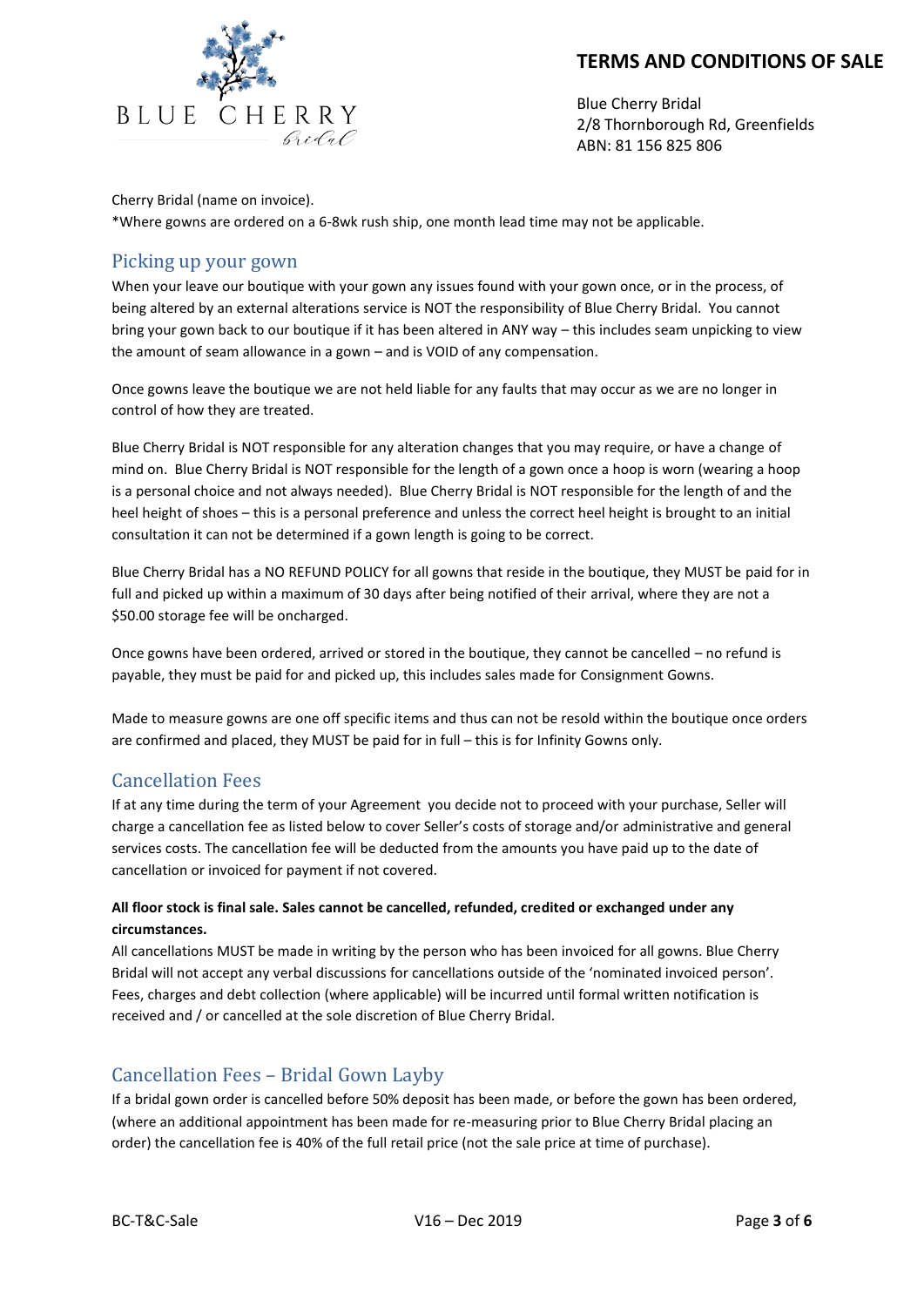

Blue Cherry Bridal 2/8 Thornborough Rd, Greenfields ABN: 81 156 825 806

#### *Gowns Ordered*

Once bridal gowns and/or accessories have been ordered, arrived or stored in the boutique, they cannot be cancelled. No refund is payable; they must be paid for in full and collected.

Blue Cherry Bridal has a NO REFUND POLICY for all ordered gowns that reside in the boutique, they MUST be paid for in full and picked up within a maximum of 30 days after being notified of their arrival, where gowns are not picked up within the allocated timeframe a \$50.00 storage fee per month will be oncharged.

## <span id="page-3-0"></span>Signature Collection Gowns and/or Designer Label Gown Measurements

The boutique is not an alterations service. Any measurements we take, are required to be signed off by the client. Blue Cherry Bridal has strict documentation around measurements that it adheres to. From time to time gowns may come back requiring some additional alterations.

Designer Gowns sold within Blue Cherry Bridal are NOT made to measure, they WILL need alterations, and these are an additional charge.

Blue Cherry Bridal has a preferred Alterations Service, you are not obligated to use that service, and they are not a part of Blue Cherry Bridal, they are an independent business. This service charges \$10 for body measurements – pre order. If you choose to use this service, Blue Cherry Bridal will reimburse you the full payment, on provision of a receipt for their services, towards the cost of your gown/s. (For Wedding Gowns ONLY). Any issues with alterations will need to be discussed with our Alterations Service, we will not discuss any alterations issues if they are not completed by our preferred Alterations Service.

Blue Cherry Bridal will not be held liable for any changes in sizing once the gown has been ordered, this includes fluctuation in weight gain, or loss, any measurements for gowns that are incorrect and provided by the external alterations service, will need to be taken up with them, or where there are additional alterations required for the length of a gown or incidental changes.

Please be aware that when ordering items in, they are all individually hand-made and due to this they can vary from the sample style displayed. This includes but not limited to, pleats and ruching, lace and applique, beading and threading. Dye lot colour variations can occur. If your gown has a special hem, or order requirement and an additional charge has been added, there is no guarantee that it will be exact and it may need additional hem alterations at your cost.

\*\* Where it is deemed that a supplier has provided the incorrect sized or style gown Blue Cherry Bridal will manage all communications with the supplier and keep clients informed of all steps taken to rectify.

\*\* Any alteration rectifications required that are proven to be caused directly by Blue Cherry Bridal must be altered by our preferred alterations service – Andrea Raftis. We will not honour any additional receipt charges for alterations outside of this service, we will however reimburse the charges that Blue Cherry Bridal would have incurred via Andrea Raftis.

\*\* Any issues proven to be of a supplier nature, and managed by Blue Cherry Bridal on behalf of 'the client' must be altered by our preferred alterations service – Andrea Raftis. We will not honour any additional receipt charges for alterations outside of this service, we will however reimburse the charges that Blue Cherry Bridal would have incurred via Andrea Raftis.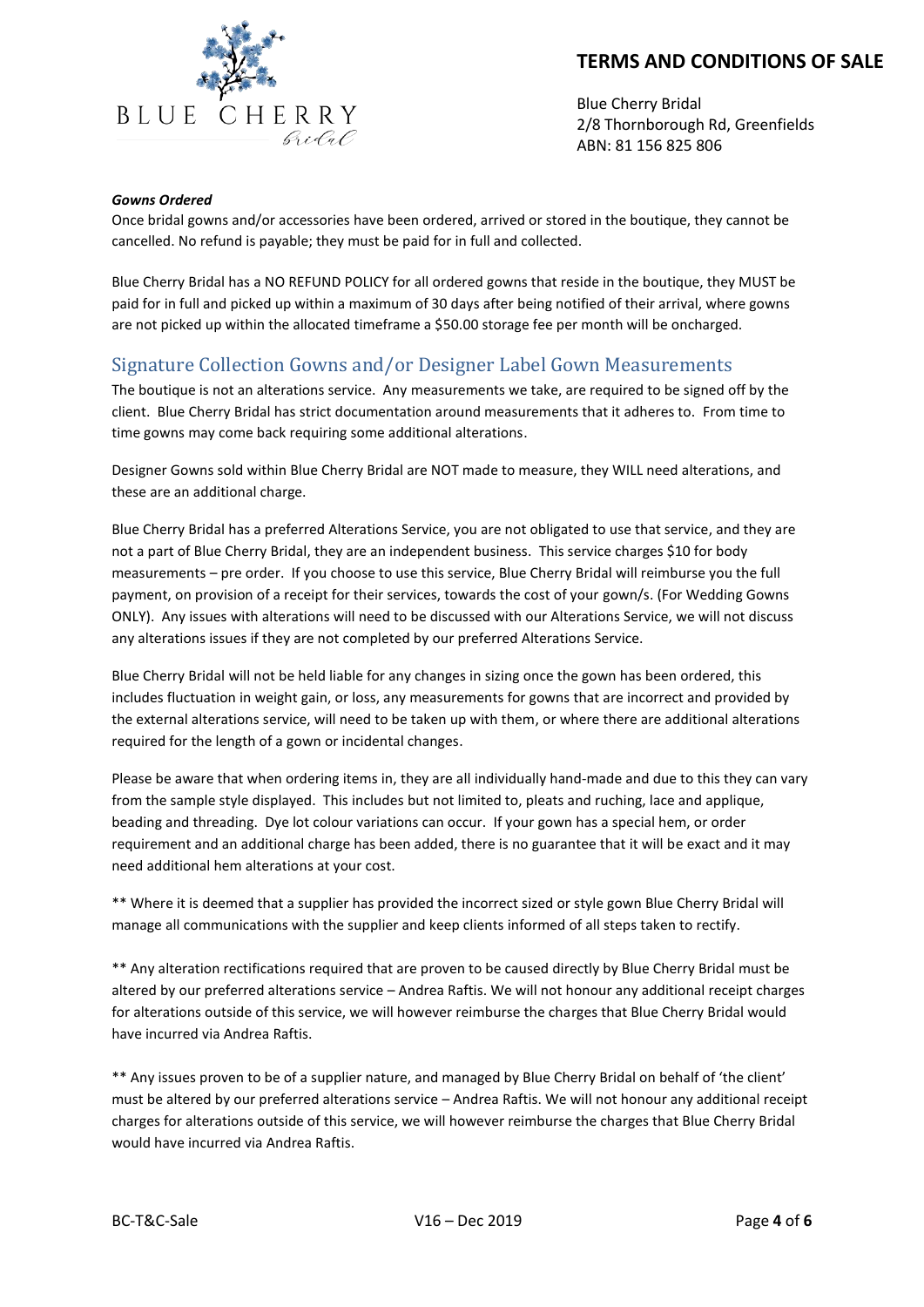

<span id="page-4-2"></span><span id="page-4-0"></span>Blue Cherry Bridal 2/8 Thornborough Rd, Greenfields ABN: 81 156 825 806

#### Reimbursement of Payment

Reimbursement of funds where contracts have been cancelled and monies are paid over and above the 'cancellation fee':

• Via Bank Deposit – ONLY

# <span id="page-4-1"></span>Selling and Layby Agreements – As per the Layby Agreement Listing Paperwork – In Short

- We request \$300 to be paid at the time of placing your Gown Order Hold and fillling out layby paperwork.
- We require 50% of the original RRP price to order a gown.
- Cancelling your contract before your gown is ordered will incur a 40% cancellation fe e. Once your gown is ordered you must pay for it in full. We can offer a consignmen t approach to selling for you if need be.
- We allow 8 weeks from the original date of purchase to pay the balance of your 50% deposit.
- We request a minimum of \$200 per month for the balance of your layby, and you ha ve a maximum of 12 weeks to pay.
- Any extensions requested on layby payments, including for the month of payment d ue - will incur a \$50 fee
- Gowns will not be released until all invoices are paid in full.
- Where gowns have arrived, we offer a 30 day window to pick them up, anything late r than 30 days will incur \$50 per month storage fees.
- Gowns purchased off the rack require 50% payment for layby and must be picked up within 6 weeks from original purchase date.

# Sample Sale / Consignment Gown / Accessory Purchase

Blue Cherry Bridal will advise when a gown or accessory is on consignment (pre-loved or ex-sample) – generally this is where a designer label has a considerable price reduction, and is not under the banner of the Blue Cherry Designer Labels. You will be advised in store of any gown or accessory purchase that is on Consignment.